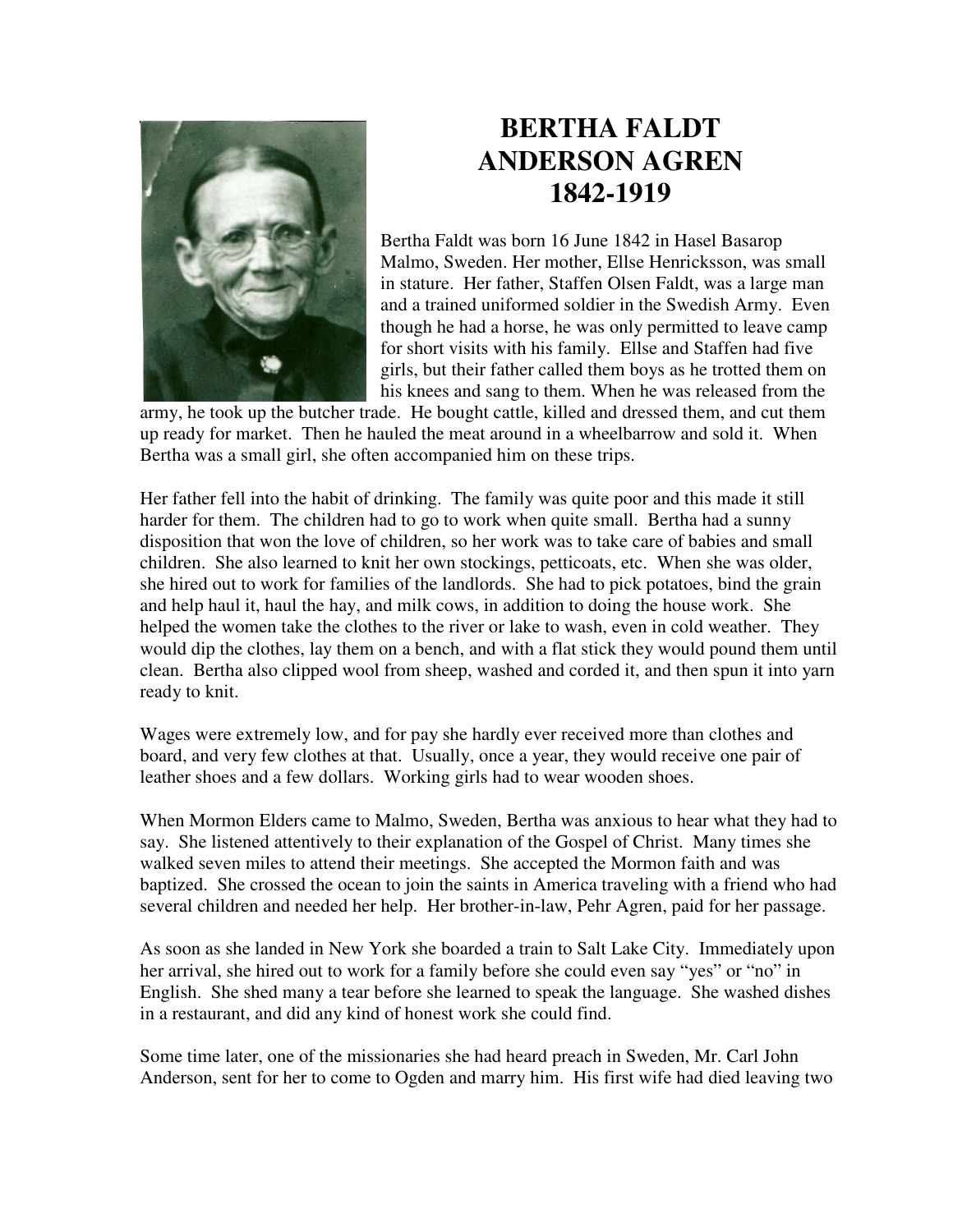small girls, Annie Josephine and Mary Ann, badly in need of a mother. Bertha and Carl were married 12 June 1874.

Carl became ill, and he asked his good friend Pehr Agren to bring his wife, Johanna, and their child, and move to his farm in Harrisville to help run the farm. Johanna was Bertha's sister. The farm was located at 721 North Washington Boulevard and extended from Washington Boulevard west to Harrisville Road.

Because of his good heartedness, Pehr sent money for his wife's parents and many family members as well as others to immigrate to America. Those he helped agreed to pay him back, but only one actually did. Johanna later said of Pehr, "He was too soft hearted and free with his means for our own good." He put others before himself. At Carl's request, Pehr moved his family from Jordan, Utah, to Harrisville to help Carl. Pehr plastered and white washed an old granary and fixed up an adjoining building to make it comfortable for his family to move into.

In September 1875, Carl and Bertha had a baby boy they named John. Six months after the baby was born, 6 March 1876, her husband died. Three weeks later her baby boy, John, died leaving her broken hearted with Carl's two little girls to raise.

Before Carl died, he asked Pehr Agren, to marry Bertha and take care of her. He also told Bertha he wanted her to marry Pehr. They married on 12 June 1876, in the endowment house in Salt Lake City. On 10 September 1877, Stephen Andrew Agren was born to them. Pehr and Bertha had three other children. Ellen, born in 1880 only lived for five days, and twins Nils & Hanna born in 1883 died at birth.

Pehr bought land, in the northwest part of Harrisville, west of 750 West, and spent whatever time he could working the land in addition to taking care of the Anderson farm. Pehr had three children with Johanna while living with the Andersons, Alfred, Ida, and Laura. They had two other daughters, Emaline and Ellen. There is no record as to how long they were on the Anderson farm. When the Edmunds Bill against polygamy passed, Johanna and her children moved to the northwest farm Pehr had bought. Ellen was born later at the farm.

To escape prosecution for polygamy, Pehr, Bertha, and their son, Stephen Andrew, moved to Alma, Wyoming, where Pehr worked as a carpenter in the coal mines. They were there for two years, and came home to Harrisville on occasions for a visit. It is assumed that during this time, Johanna and her children and her mother and father lived on the Anderson farm with Carl's two daughters from his first marriage. Pehr became tired of living away from his other family, so he and Bertha and their son came back to Harrisville. Pehr gave himself up to authorities for cohabiting, but authorities did nothing about it and the case was later dismissed.

Pehr built a new brick home on the northwest farm. Before it was finished he contracted pneumonia and after twelve days of illness, died on 26 November 1905, leaving Bertha and Johanna as widows.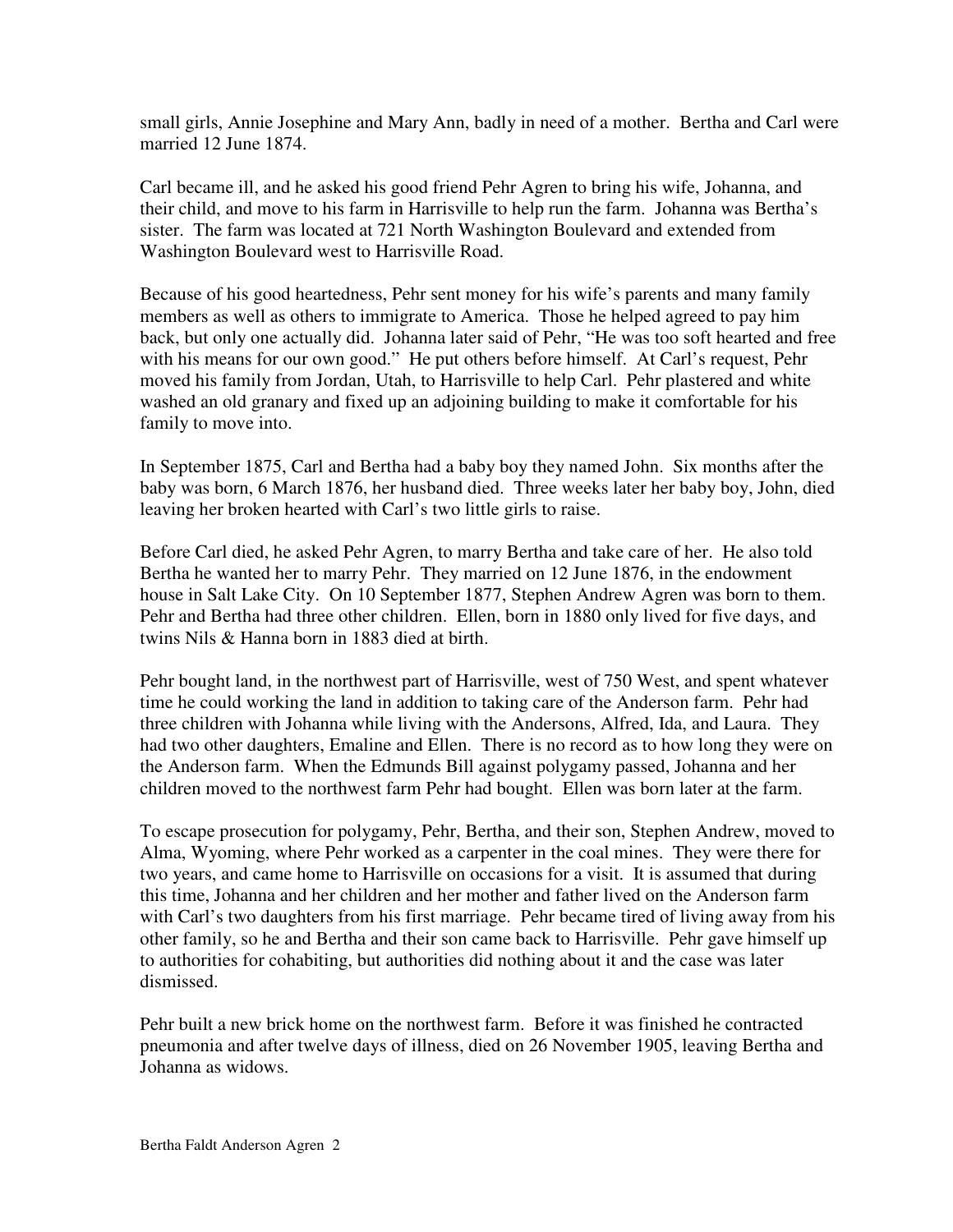Their children eventually married and moved into their own homes. Stephen Andrew worked the Anderson farm until it was eventually divided up between him and his two-step sisters. He looked after his mother as she aged. He built a home at 408 North Harrisville Road with a place for his mother. She helped take care of her grandchildren and patched, darned socks, and washed dishes until the girls were old enough to take over the tasks. She belonged to a birthday club she enjoyed. She and other older ladies would take presents and celebrate each birthday with a nice lunch.

Bertha often wiped her eyes and exclaimed, "I can't understand why all my babies but one were taken away from me." To ease her aching heart she learned to do beautiful hand work. She pieced together wonderful quilt tops. One quilt was of silk crazy-patch work and was worked around every block with silk thread. She wove rugs and carpets. She could knit sweaters and the nicest fitting socks and gloves ever made. In order to have yarn to knit, she first clipped the wool from the sheep, washed it, corded it into rolls, and then spun it into yarn. She knit her three oldest granddaughters, Ruth, Eileen and Bertha Agren each a pair of baby stockings out of a very fine yarn that she had spun while they were still little girls. Their families still have the baby stockings that she knit.

Most of her last days were spent quietly at home, sewing a little on her patch work quilts, or knitting a little to pass the time away. On 20 October 1919, she was not sick, she just went to bed because she was tired, and she went quietly to sleep and passed from this life into the next.

NOTE: A note of interest added by June Agren Brown: Four members of the Agren family married four members of the Shurtleff family.

- (1) Emaline Agren (daughter of Pher and Johanna Agren) married Charles Jonathan Shurtleff (Noah Luman Shurtleff's brother)
- (2) Laura Agren (daughter of Pher and Johanna) married Warren L. Shurtleff (Noah Luman Shurtleff's brother)
- (3) Ida Agren (daughter of Pher and Johanna Agren) married William Joy Shurtleff, (son of Cornelia Samantha and Noah Luman Shurtleff)
- (4) Andrew Agren (son of Pher and Bertha Agren) married Samantha Cornelia Shurtleff (daughter of Cornelia Samantha and Noah Luman Shurtleff).